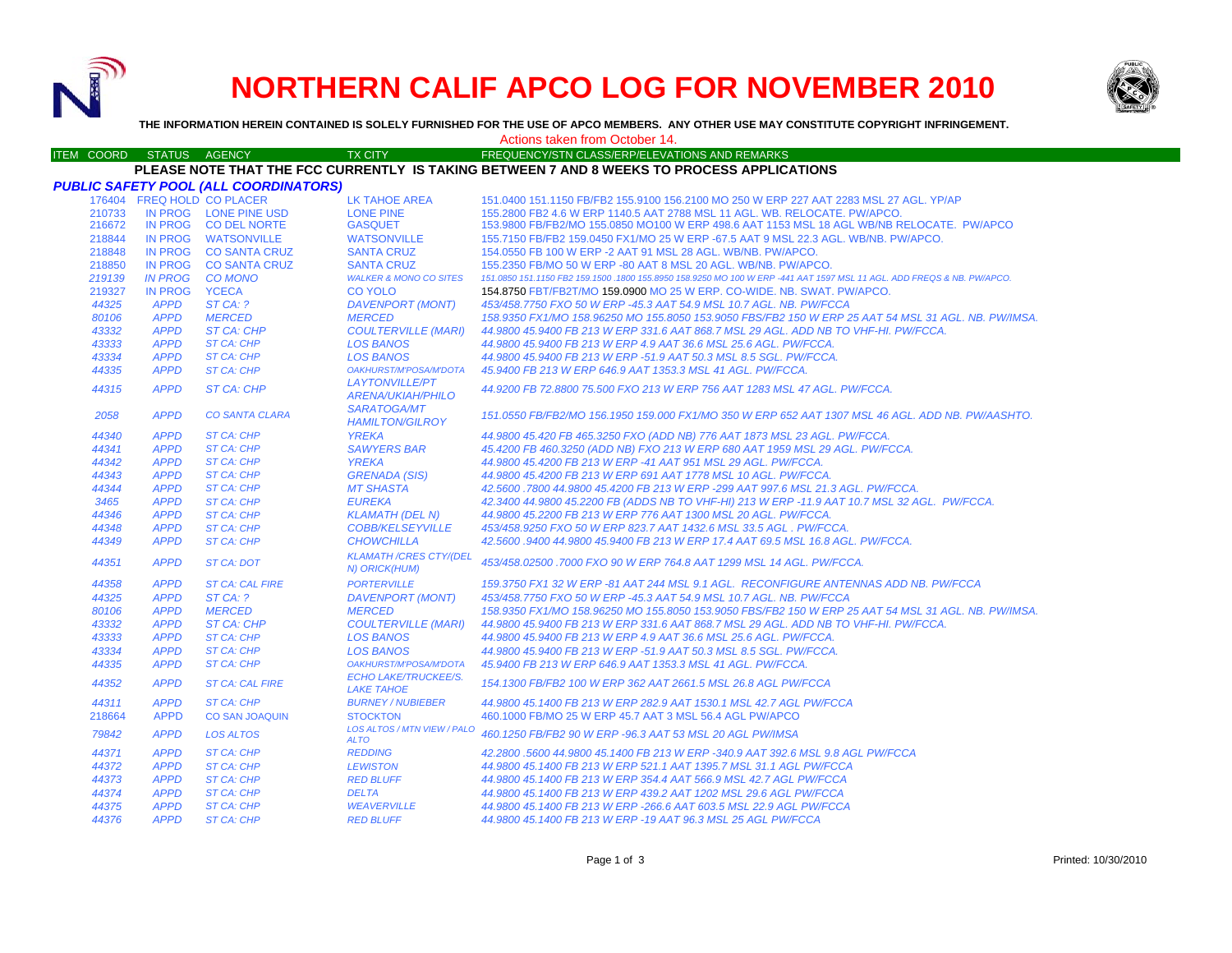| Actions taken from October 14. |               |                                                       |                                                    |                                                                                                                                       |  |
|--------------------------------|---------------|-------------------------------------------------------|----------------------------------------------------|---------------------------------------------------------------------------------------------------------------------------------------|--|
| <b>ITEM COORD</b>              | <b>STATUS</b> | <b>AGENCY</b>                                         | <b>TX CITY</b>                                     | FREQUENCY/STN CLASS/ERP/ELEVATIONS AND REMARKS                                                                                        |  |
| 44377                          | <b>APPD</b>   | ST CA: CHP                                            | <b>REDDING</b>                                     | 44,9800 45,1400 FB 213 W ERP -65.2 AAT 199 MSL 24.4 AGL PW/FCCA                                                                       |  |
| 44380                          | <b>APPD</b>   | ST CA: CHP                                            | <b>RIO DELL / WEOTT</b>                            | 453.0500 458.0500 FXO 6 W ERP 604.7 AAT 1030.5 MSL 18.3 AGL PW/FCCA                                                                   |  |
| 44381                          | <b>APPD</b>   | <b>ST CA: CHP</b>                                     | <b>REDWAY</b>                                      | 44,9800 45,200 FB 213 W ERP 255 AAT 128 MSL 23 AGL PW/FCCA                                                                            |  |
| 44382                          | <b>APPD</b>   | <b>ST CA: CHP</b>                                     | <b>GASQUEST</b>                                    | 44.9800 45.220 FB 213 W ERP -291 AAT 520 MSL 17 AGL PW/FCCA                                                                           |  |
| 44383                          | <b>APPD</b>   | <b>ST CA: CHP</b>                                     | <b>TRINIDAD</b>                                    | 42.5600 42.6800 44.9800 45.220 FB 213 W ERP -110 AAT 7.6 MSL 10 AGL PW/FCCA                                                           |  |
| 44384                          | <b>APPD</b>   | <b>ST CA: CHP</b>                                     | <b>RIO DELL</b>                                    | 44,9800 45,220 FB 213 W ERP -612 AAT 972 MSL 29 AGL PW/FCCA                                                                           |  |
| 44385                          | <b>APPD</b>   | <b>ST CA: CHP</b>                                     | <b>GARBERVILLE</b>                                 | 44.9800 45.2200 FB 213 W ERP 768 AAT 1186 MSL 18 AGL PW/FCCA                                                                          |  |
| 44386                          | <b>APPD</b>   | <b>ST CA: CHP</b>                                     | <b>BRADLEY/SAN BENITO/</b><br><b>MONTEREY</b>      | 453.7250 458.5625 458.7250 458.4250 FXO 50 W ERP 526.5 AAT 853.1 MSL 42.7 AGL PW/FCCA                                                 |  |
| 44317                          | <b>APPD</b>   | ST CA: CHP                                            | <b>STOCKTON</b>                                    | 458.8750 FX1 315 W ERP 14.8 AAT 9.8 MSL 24 AGL PW/FCCA                                                                                |  |
| 44390                          | <b>APPD</b>   | <b>ST CA: CHP</b>                                     | <b>WILLOW CREEK</b>                                | 44.9800 45.2200 FB 213 W ERP 843 AAT 1509 MSL 48.8 AGL PW/FCCA                                                                        |  |
| 81633                          | <b>APPD</b>   | <b>SAN MATEO PRE-HOS</b><br><b>EMERGEMCY SERVICES</b> |                                                    | BURLINGAME/SAN MATEO 151.4750 153.7850 .9500 155.3250 FB/FB2 57 AAT 75 MSL 16 AGL 80 W ERP PW/IMSA                                    |  |
| 220472                         | <b>APPD</b>   | <b>CO MONTEREY</b>                                    | <b>SAN ARDO</b>                                    | 154,0250 155,7750 FB/FB2/MO 24 W ERP 509.9 AAT 823.6 MSL 48.8 AGL PW/APCO                                                             |  |
| 81146                          | <b>APPD</b>   | <b>SAN MATEO PRE-HOS</b><br><b>EMERGEMCY SERVICES</b> | <b>SAN CARLOS/WOODSIDE/</b><br><b>REDWOOD CITY</b> | .151.4750 153.8900 154.0550 .3700 155.3250 .4000 .7450 159.0750 FB/FB2/FX1/MO 70.1 AAT 164.6 MSL 19.2 AGL 150 W<br><b>ERP PW/IMSA</b> |  |
| 220499                         | <b>APPD</b>   | <b>CO DEL NORTE</b>                                   | <b>CRESCENT CITY</b>                               | 153.2400 FB/FB2 490 AAT 1151 MSL 17 AGL 35 W ERP ADD NB APCO/PW                                                                       |  |
| 220501                         | <b>APPD</b>   | <b>CO DEL NORTE</b>                                   | <b>CRESCENT CITY</b>                               | 154,0850 FB/MO -47.7 AAT 12 MSL 13.7 AGL 40 W ERP ADD NB APCO/PW                                                                      |  |
| 220502                         | <b>APPD</b>   | <b>CO DEL NORTE</b>                                   | <b>CRESCENT CITY</b>                               | 156,0600,2400 159,0150 MO 110 W ERP ADD NB APCO/PW                                                                                    |  |
| 002364                         | <b>APPD</b>   | CO STOREY, NV                                         | <b>VIRGINIA CITY</b>                               | 159.0750 FB2/MO 156.1650 FX1/MO -113 AAT 1905 MSL 11 AGL 200 W ERP ADD NB PW/AASHTO                                                   |  |
| 44427                          | <b>APPD</b>   | ST CA: CHP                                            | <b>PAICINES</b>                                    | 42.3400 .5400 44.9200 45.2200 FB 537.7 AAT 1184 MSL 42.7 AGL 213 W ERP PW/FCCA                                                        |  |
| 44428                          | <b>APPD</b>   | ST CA: CHP                                            | <b>BEN LOMOND</b>                                  | 42.4600 44.6600 44.9200 45.2200 FB 503.2 AAT 802 MSL 46.3 AGL 213 W ERP PW/FCCA                                                       |  |
| 44429                          | <b>APPD</b>   | ST CA: CHP                                            | <b>BRADLEY</b>                                     | 44,6600,9200 FB 535.5 AAT 853 MSL 42.7 AGL 213 W ERP PW/FCCA                                                                          |  |
| 002379                         | <b>APPD</b>   | <b>CO STANISLAUS</b>                                  | <b>MODESTO</b>                                     | 155,8800 FB/MO 10.7 AAT 24 MSL -9 AGL 5 W ERP ADD NB PW/AASHTO                                                                        |  |
| 81871                          | <b>APPD</b>   | SAN MATEO PRE-HOS<br><b>EMERGEMCY SERVICES</b>        | PACIFICA                                           | 155,3250 FB 151,4750 FB2 49 W ERP 493.6 AAT 578.5 MSL 27.4 AGL, WB/NB, PW/IMSA.                                                       |  |
| 81872                          | <b>APPD</b>   | SAN MATEO PRE-HOS<br><b>EMERGEMCY SERVICES</b>        | LA HONDA                                           | 155.3250 FB 31 W ERP 436.2 AAT 772 MSL 11 AGL, WB/NB, PW/IMSA.                                                                        |  |
| 44414                          | APPD          | HURON                                                 | <b>HURON</b>                                       | 156.1650 FB2/MO 154.8600 159.0900 153.7400 75 W ERP 4.6 AAT 112 MSL 8 AGL. ADDS FB2. WB/NB. PW/FCCA.                                  |  |
| 214246                         | IN PROG       | HAYWARD                                               | <b>HAYWARD</b>                                     | 453.1500 FB/FB2/MO 100 W ERP 224.7 AAT 369? MSL 15 AGL, NB, PW/APCO,                                                                  |  |
| 220838                         | IN PROG       | <b>FRESNO CO SHERIFF'S</b><br><b>OFFICE</b>           | <b>CO FRESNO</b>                                   | 460.3500/465.3500 MO 30 W ERP NB/VOICE/DIGITAL. BOMB ROBOT, PW/APCO.                                                                  |  |

### *470-512 MHz POOL*

| 218892 |      | IN PROG CUPERTINO         | <b>CUPERTINO</b> | 482.56250 FB/FB2/FX1/MO 150 W ERP -85.5 AAT 86.2 MSL 42.4 AGL, NB, YW/APCO,                                         |
|--------|------|---------------------------|------------------|---------------------------------------------------------------------------------------------------------------------|
| 218893 |      | IN PROG CUPERTINO         | <b>CUPERTINO</b> | 000 0000 FB/FB2/FX1/MO 150 W FRP -51 5 AAT 86 2 MLS 42 4 AGL. YW/APCO NB                                            |
|        |      | 218940 IN PROG AC TRANSIT | PALO ALTO        | 488.36250 .76250 490.46250 .56250 .61250 .66250 FB8/MO 500 W ERP 600.2 AAT 856 MSL 30 AGL, WB/NB, ADD SITE, YW/APCO |
| 220346 | APPD | CO SANTA CLARA            | <b>PALO ALTO</b> | 482.3375 485.3375 FB/FB2/MO -71 AAT 9.1 MSL 39.6 AGL PW/APCO                                                        |

#### *700 Mhz PUBLIC SAFETY (SG, SY)*

*Applications may be submitted at any time to the review committee.*

## *800 MHz PUBLIC SAFETY (GE, GP, YP, GF, YF) & Comml Users*

| 2/5/10<br>10728<br>44347 | app pend<br><b>CONCUR</b><br><b>APPD</b> | co stanislaus<br><b>PG&amp;E</b><br>ST CA: DOT | co stanislaus<br>AVILA BCH (SLO)<br>LAKE CO (4 SITES) | 4 pair NPSPAC, low level.<br>855.5625 856.8625 FB2/MO/FX1T 30 W ERP 19.2 AAT 25.9 MSL 85.6 AGL, GB/AAA,<br>859.98750 FB/FB2/FX1 175 W ERP 826.8 AAT 1432.6 MSL 36.6 AGL, GP/FCCA, |
|--------------------------|------------------------------------------|------------------------------------------------|-------------------------------------------------------|-----------------------------------------------------------------------------------------------------------------------------------------------------------------------------------|
| 44354                    | <b>APPD</b>                              | ST CA: DOT                                     | <b>KLAMATH/CRES CTY/(DEL</b><br>N) ORICK(HUM)         | 859.73750 FB/FB2 338 W ERP -10.1 AAT 12.2 MSL 6.7 AGL. GP/FCCA                                                                                                                    |
| 44355                    | <b>APPD</b>                              | ST CA: DOT                                     | <b>CRESCENT CTY</b>                                   | 857.98750 FB/FB2 338 W ERP -10.1 AAT 12.2 MSL 6.7 AGL, PW/FCCA.                                                                                                                   |
| 44404                    | <b>APPD</b>                              | <b>ST CA: PARKS</b>                            | <b>BIG SUR</b>                                        | 812.7375 813.9875 814.9875 857.7375 858.9875 859.9875 FB/FB2/FX1 168.8 AAT 597 MSL 19.8 AGL 78 W ERP PW/FCCA                                                                      |
| 650008<br>650009         | <b>APPD</b><br><b>APPD</b>               | ELK GROVE USD<br><b>ELK GROVE USD</b>          | <b>ELK GROVE</b><br><b>ELK GROVE</b>                  | 855.8215 854.8875 810.8125 809.8875 FB2/MO 21 AAT 25 MSL 14 AGL 2 W ERP PCIA/PW<br>855.8215 854.8875 810.8125 809.8875 FB2/MO 13 AAT 11 MSL 13 AGL 2 W ERP PCIA/PW                |